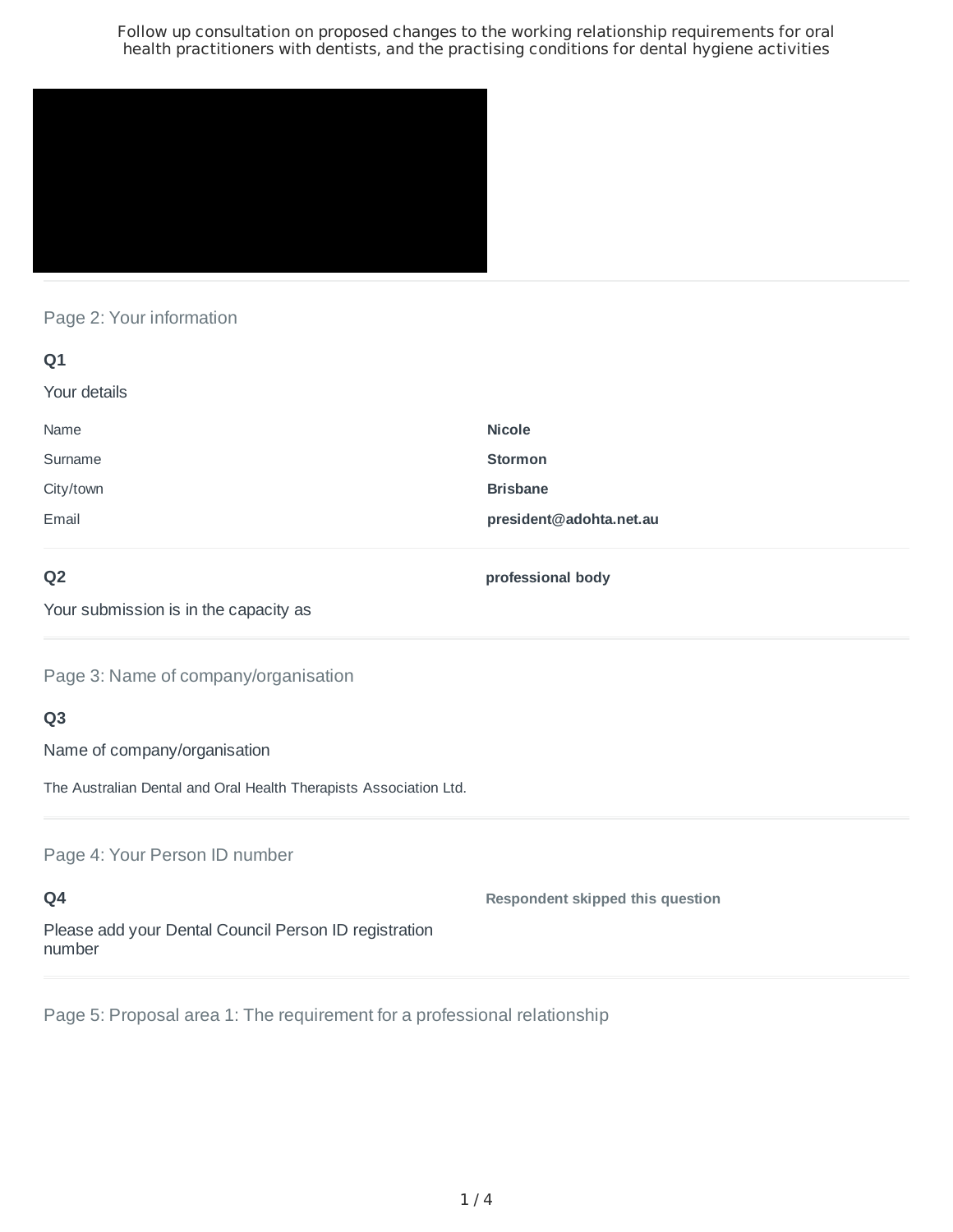## **Q5**

**Agree**

Do you agree/disagree with the proposal to remove the mandated requirement for a professional relationship (dental therapy), working relationship (dental hygiene, orthodontic auxiliary practice), and a consultative professional relationship (oral health therapy) from the respective scopes of practice. Please detail why.

## **Q6**

Please provide comments to support your response.

As outlined in the consultation document all Oral health practitioners (OHP) are required to work in a dental team under the professional standard 21. The requirement for a consultative professional relationship adds complexity to the regulatory framework that offers no added benefits to the community in terms of protection. It is our view that this regulation adds unnecessary policy layers, costs to the community and does not meet the public good test; it therefore should be dispensed with altogether. Therefore we agree with the rationale behind its removal

Team dentistry is a model that optimises the best care for patients whilst ensuring the safe and quality delivery of care. No dental practitioner should work independently and in isolation, this includes dentists. Therefore, this requirement for a consultive professional relationship puts unnecessary restrictions on dental therapists and hygienists, when the professional standard 21 sets the standard for team dentistry for all dental practitioners. All dental practitioners should seek advice and refer patients when their needs are beyond their expertise and scope of practice. i.e. no practitioner should practise in isolation. If a requirement for a consultative working relationship is necessary to be explicitly defined, it should apply to all dental practitioners including dentists and dental technicians. The mechanism of accreditation of educational programs and registration to practice is sufficient to ensure safe practice without these components. Education programs enable graduate OHPs to practice in a dental team environment as autonomous practitioners who are responsible for the dental treatment services they provide.

In addition to this, there are communities who have poor access to dental services, who have been disadvantaged by these requirements because of misinterpretations that have prevented OHPs from providing dental services. Opportunities exist for effective triaging in areas with reduced access to care and to address high prevalence of oral disease rates including residential care, rural and remote areas and outreach communities, where systems such as tele-dentistry could be used to their full advantage. This change is likely to improve the transition towards a stronger focus on preventive models of dental care. Some employers still believe that OHPs cannot practice without the presence of a dentist because of the wording of the current standard. There are also issues with private health insurance, government funded schemes and rebates that arise because of the misleading language in the current standard.

Page 6: Proposal area 1: The requirement for a professional relationship

### **Q7**

**Agree**

Do you agree/disagree to remove references to working/professional/consultative professional relationships from the dental therapy, dental hygiene, orthodontic auxiliary practice, oral health therapy, dental technology and clinical dental technology scopes of practice? (as detailed in Appendices  $A - F$ ). Please detail why.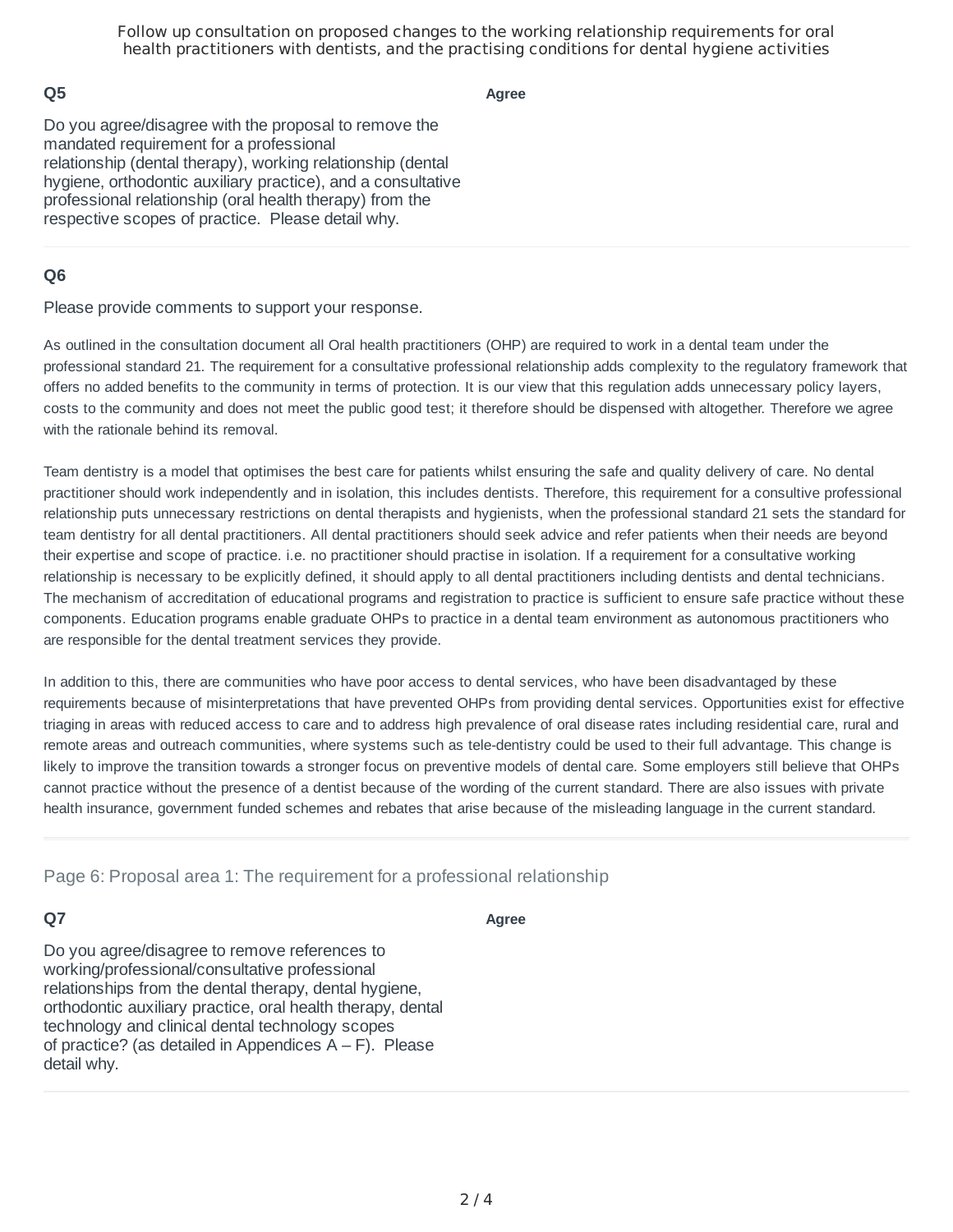## **Q8**

Please provide comments to support your response.

All dental practitioners should be guided using the same terminology. It is unnecessarily restrictive and illogical to use a consultative professional relationship and professional relationship for different practitioners. Therefore yes, this regulatation which restricts practice for a specified set of practitioners should be removed.

All Oral health practitioners (OHP) are required to work in a dental team under the professional standard 21. The requirement for a consultative professional relationship adds complexity to the regulatory framework that offers no added benefits to the community in terms of protection. It is our view that this regulation adds unnecessary policy layers, costs to the community and does not meet the public good test; it therefore should be dispensed with altogether. Team dentistry is a model that optimises the best care for patients whilst ensuring the safe and quality delivery of care. No dental practitioner should work independently and in isolation, this includes dentists. Therefore, this requirement for a consultive professional relationship puts unnecessary restrictions on dental therapists and hygienists, when the professional standard 21 sets the standard for team dentistry for all dental practitioners. All dental practitioners should seek advice and refer patients when their needs are beyond their expertise and scope of practice. i.e. no practitioner should practise in isolation. If a requirement for a consultative working relationship is necessary to be explicitly defined, it should apply to all dental practitioners including dentists and dental technicians. The mechanism of accreditation of educational programs and registration to practice is sufficient to ensure safe practice without these components.

Page 8: Proposal area 2: Practising conditions for dental hygiene activities

#### **Q9**

**Agree**

Do you agree/disagree with the removal of the requirement for direct clinical supervision for administration of local anaesthetic and prescription preventive agents? Please detail why.

## **Q10**

Please provide comments to support your response.

The standards outlines by the Council are clear that individual practitioner is responsible for their scope of practice. Where practitioners are trained in their undergradute or postgraduate programs to administer and supply drugs and poisons, they should be then responsible for their adminstration.

Various drugs and poisons regulations written into legistlation should be the governing rules for practitioners and not NZDC policies and codes. Accrediation of training programs can then determine if appropriate to train practitioners in the supply, prescrition and adminstratiton of the drugs. The mechanism of accreditation of educational programs and registration to practice is sufficient to ensure safe practice without these components.

Page 9: Proposal area 2: Practising conditions for dental hygiene activities

## **Q11**

**Agree**

Do you agree/disagree with the removal of clinical guidance for the remainder of the dental hygiene scope activities? (excluding the orthodontic activities currently defined as being performed under direct supervision). Please detail why.